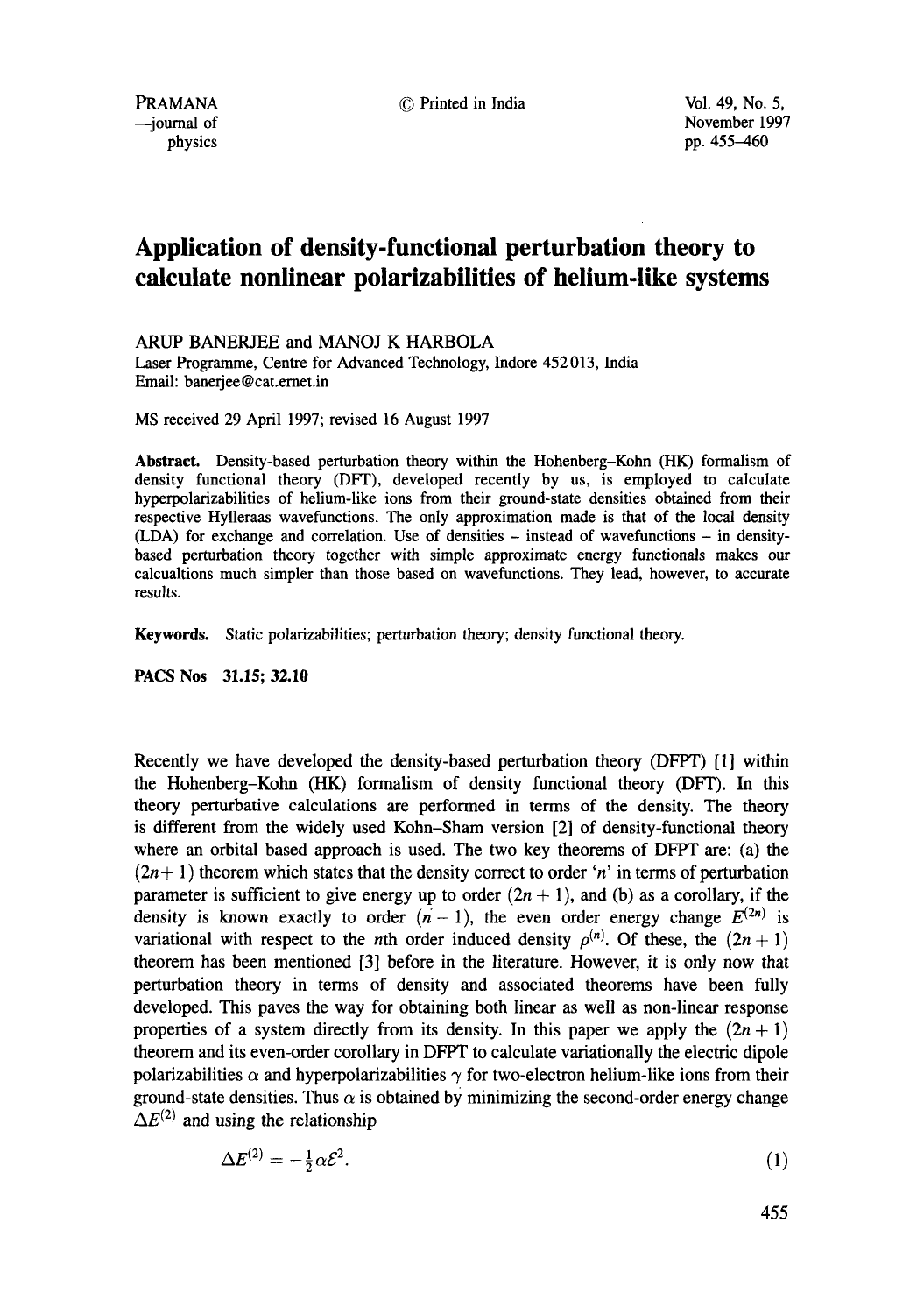Similarly  $\gamma$  is obtained by minimizing the fourth-order energy

$$
\Delta E^{(4)} = -\frac{1}{24} \gamma \mathcal{E}^4,\tag{2}
$$

where  $\mathcal E$  is the applied uniform static electric field. The above equations are the simplified versions (for spherically symmetric systems considered in this paper) of more general equations in which  $\alpha$  and  $\gamma$  are tensors. Our motivation in carrying out the calculation is to demonstrate that with approximate exchange-correlation energy functionals, densitybased DFPT can be applied to calculate linear and non-linear response properties of these systems. We note that the density-based calculation for linear response properties of atoms have been performed earlier [3, 4]. However, it is only after the development of density-based variation-perturbation theory within the Hohenberg-Kohn (HK) formalism of DFT that, the calculation of nonlinear response properties of electronic systems from their ground-state densities has become possible. Further, since the energy changes are calculated from the ground-state densities, rather than the wavefunctions of the atoms, the present method is much simpler and numerically easier than its wavefunctional counterpart.

In the present paper we employ the near exact densities constructed [5] from explicitly correlated two-electron Hylleraas wavefunctions [6]. The approximate forms for the kinetic and exchange-correlation energy functionals employed are described later in the paper.

In the following we briefly describe DFT [2] and its perturbative extension along with the energy functionals chosen for our calculations. We then present our calculations and results and follow them with a discussion.

The basic variable in DFT is the ground-state density  $\rho(\mathbf{r})$  and all the properties of the system are expressed as functionals of it. In particular, the ground-state energy of a system is also written as the functional

$$
E[\rho] = F[\rho] + \int v_{\text{ext}}(\mathbf{r})\rho(\mathbf{r})d\mathbf{r},
$$
\n(3)

where  $F[\rho]$  is a universal functional of  $\rho(\mathbf{r})$  and comprises the kinetic and the interaction energy of the electrons, and  $v_{\text{ext}}(\mathbf{r})$  is the external potential including  $v^{(1)}(\mathbf{r}) = \mathcal{E}r \cos \theta$ due to the applied field  $\mathcal{E}$ . The functional  $F[\rho]$  is generally split as

$$
F[\rho] = T_s[\rho] + E_H[\rho] + E_{xc}[\rho], \tag{4}
$$

where  $T_s[\rho]$  is the kinetic energy of the non-interacting electrons of the same density as the interacting ones,

$$
E_H[\rho] = \frac{1}{2} \int \frac{\rho(\mathbf{r})\rho(\mathbf{r}')}{|\mathbf{r} - \mathbf{r}'|} d\mathbf{r} d\mathbf{r}'
$$
 (5)

is the Hartree energy, and  $E_{\text{xc}}[\rho]$  is the exchange-correlation energy. The difference between the true kinetic energy of the electrons and  $T_s[\rho]$  is absorbed into the exchangecorrelation energy  $E_{\rm xc}[\rho]$ . Employing the variational principle for the energy, both the ground-state density and energy are obtained by minimizing the energy functional with respect to the density. This leads to the following Euler equation for the density

$$
\frac{\delta E[\rho]}{\delta \rho(\mathbf{r})} - \mu = 0,\tag{6}
$$

**456 Pramana - J. Phys., Voi. 49, No. 5, November 1997**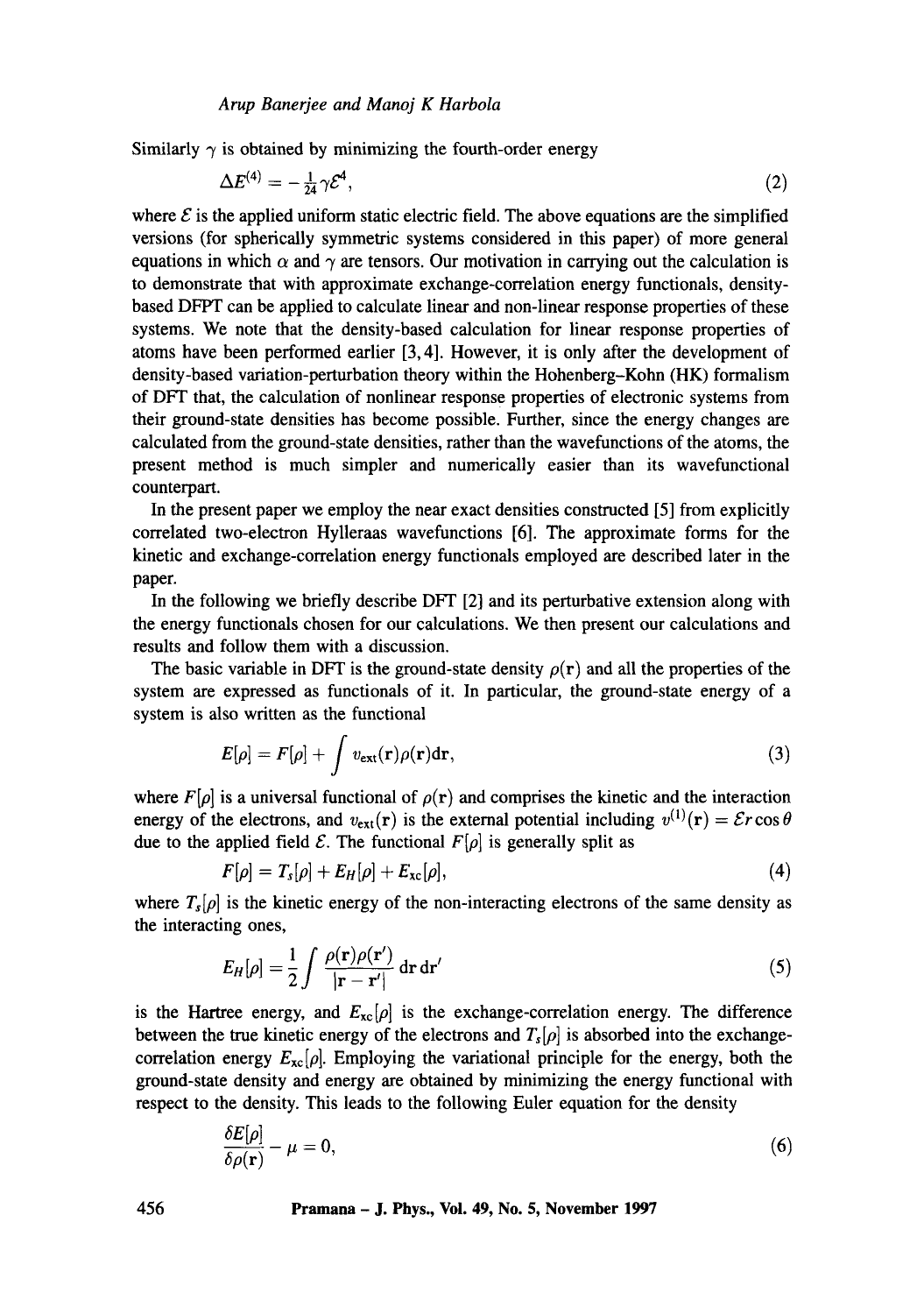#### *Density-functional perturbation theory*

where  $\mu$  is the Lagrange multiplier to ensure that the number of electrons is conserved. When the system is subjected to an external applied field, both the ground-state density and energy change from unperturbed  $\rho_0$  and  $E_0$  to  $\rho_0 + \Delta \rho$  and  $E_0 + \Delta E$  respectively. In DFPT these changes are expanded in perturbation series as

$$
\Delta \rho = \sum_{i} \lambda^{i} \rho^{(i)},\tag{7}
$$

with

$$
\int \rho^{(i)}(\mathbf{r}) d\mathbf{r} = 0 \tag{8}
$$

for each order, and

$$
\Delta E = \sum_{i} \lambda^{i} E^{(i)}, \tag{9}
$$

where  $\lambda$  is the perturbation parameter. The energy changes to different orders are calculated in terms of  $\rho^{(i)}$ . By the  $(2n + 1)$  theorem of DFPT, energy up to  $E^{(2n+1)}$ requires knowledge of  $\rho$  only to order n. As such [1]

$$
E^{(2)} = \int v^{(1)}(\mathbf{r}) \rho^{(1)}(\mathbf{r}) d\mathbf{r} + \frac{1}{2} \int \frac{\delta^{(2)} F[\rho_0]}{\delta \rho(\mathbf{r}_1) \delta \rho(\mathbf{r}_2)} \rho^{(1)}(\mathbf{r}_1) \rho^{(1)}(\mathbf{r}_2) d\mathbf{r}_1 d\mathbf{r}_2, \quad (10)
$$

involves density up to  $\rho^{(1)}$ , and

$$
E^{(4)} = \frac{1}{2} \int \frac{\delta^{(2)}F[\rho_0]}{\delta \rho(\mathbf{r}_1)\delta \rho(\mathbf{r}_2)} \rho^{(2)}(\mathbf{r}_1)\rho^{(2)}(\mathbf{r}_2) d\mathbf{r}_1 d\mathbf{r}_2 + \frac{1}{2} \int \frac{\delta^{(3)}F[\rho_0]}{\delta \rho(\mathbf{r}_1)\delta \rho(\mathbf{r}_2)\delta \rho(\mathbf{r}_3)} \rho^{(1)}(\mathbf{r}_1)\rho^{(1)}(\mathbf{r}_2)\rho^{(2)}(\mathbf{r}_3) d\mathbf{r}_1 d\mathbf{r}_2 d\mathbf{r}_3 + \frac{1}{24} \int \frac{\delta^{(4)}F[\rho_0]}{\delta \rho(\mathbf{r}_1)\delta \rho(\mathbf{r}_2)\delta \rho(\mathbf{r}_3)\delta \rho(\mathbf{r}_4)} \times \rho^{(1)}(\mathbf{r}_1)\rho^{(1)}(\mathbf{r}_2)\rho^{(1)}(\mathbf{r}_3)\rho^{(1)}(\mathbf{r}_4) d\mathbf{r}_1 d\mathbf{r}_2 d\mathbf{r}_3 d\mathbf{r}_4
$$
 (11)

is given by density up to order 2. (For the present problem all the odd orders of energy vanish due to spherical symmetry). All the functional derivatives in the expressions above have been taken at the ground-state density  $\rho_0$ . Furthermore, by the even-order corollary of the theorem,  $E^{(2)}$  is variational with respect to  $\rho^{(1)}$  and, with known  $\rho^{(1)}$ ,  $E^{(4)}$  is variational with respect to  $\rho^{(2)}$ . This results in the equations for the induced densities  $\rho^{(1)}$ and  $\rho^{(2)}$  which can be solved to obtain these quantities. The induced densities and the energies can also be determined by applying the variational procedure sequentially [7] in two steps. First  $\rho^{(1)}$  is determined by minimizing  $E^{(2)}$ . Then  $\rho^{(1)}$  is kept fixed and  $E^{(4)}$  is minimized to determine  $\rho^{(2)}$ . It is this variational approach that we take in this paper. Notice that the expression for  $E^{(4)}$  does not involve explicitly the applied external field. Thus the information about the field is carried to  $E^{(4)}$  by the induced density  $\rho^{(1)}$ .

Before we present our results, it is worth pointing out the difference between the density-based perturbation theory used in this paper and the Kohn-Sham perturbation theory. In the density-based approach the correction from  $E^{(3)}$  onwards are given by the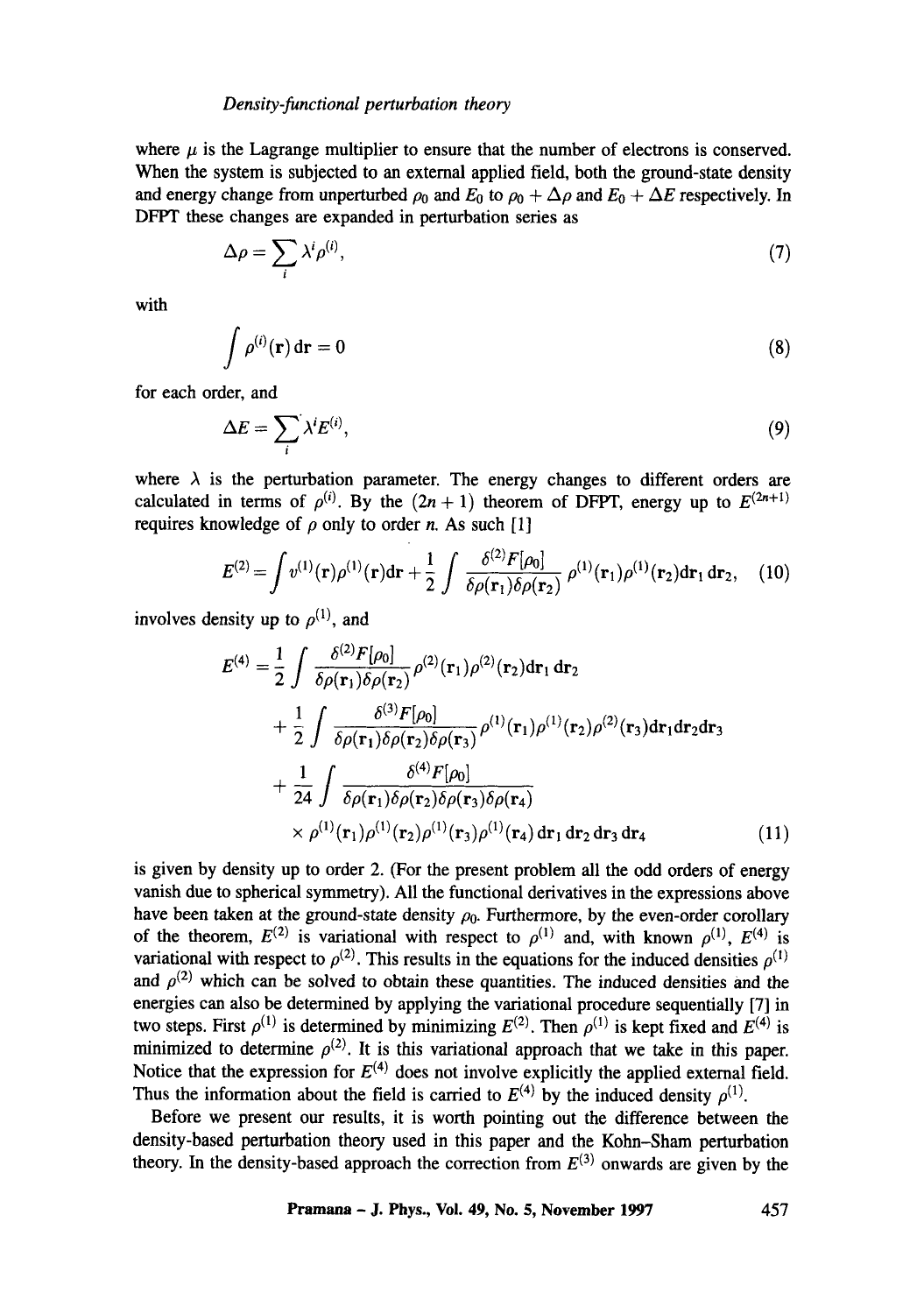### *Arup Banerjee and Manoj K Harbola*

universal functional  $F[\rho]$  alone. On the other hand the Kohn-Sham approach employs the full Hamiltonian (including the applied perturbation) for the energy changes to all orders. In principle both should lead to the same result. However, from the application point of view the two theories differ because of their treatment of the kinetic energy. In Kohn-Sham theory the non-interacting component of the kinetic energy is treated *exactly*  whereas in the density-based approach it has to be approximated for systems with number of electrons greater than two. Although many approximate functionals for the kinetic energy exists [2], it is not clear which one should lead to accurate response properties for a many-electron system; the application of Kohn-Sham approach [7, 8] has no such limitation.

To perform variational calculations, the question arises how to choose the functional form for the induced densities  $\rho^{(1)}$  and  $\rho^{(2)}$ . For this purpose, we take a cue from the hydrogen atom problem which can be solved exactly [9, 10] and employ similar form for the variational densities. They are taken to be

$$
\rho^{(1)}(\mathbf{r}) = \Delta_1(r) \cos \theta \rho_0(r) \tag{12}
$$

and

$$
\rho^{(2)}(\mathbf{r}) = [\Delta_2(r) + \Delta_3(r)\cos^2\theta]\rho_0(r) + \lambda\rho_0(\mathbf{r}), \qquad (13)
$$

where

$$
\Delta_i(r) = a_i r + b_i r^2 + c_i r^3 + d_i r^4 + e_i r^5 + \dots; \quad i = 1, 2, 3
$$
 (14)

with  $a_i, b_i, \ldots, e_i$  being the variational parameters which are optimized to obtain the minimum of energy. Notice that with these choices for the induced densities, eq. (8) is automatically satisfied for  $\rho^{(1)}$ ; to satisfy it for  $\rho^{(2)}$ ,  $\lambda$  is appropriately chosen for each set of parameters.

As stated in the beginning, density-based calculations for an N-electron system perforce employ approximate energy functionals, since the exact ones are not known. For the exchange and correlation energy we make the local-density approximation (LDA). Thus

$$
E_{\rm xc}^{\rm LDA}[\rho] = E_{\rm x}^{\rm LDA}[\rho] + E_{\rm c}^{\rm LDA}[\rho],\tag{15}
$$

where the exchange energy

$$
E_{\rm x}^{\rm LDA}[\rho] = -\frac{3}{4} (3/\pi)^{1/3} \int \rho^{4/3}({\bf r}) d{\bf r}
$$
 (16)

and the correlation energy [11]

$$
E_c^{\text{LDA}}[\rho] = \int \rho(\mathbf{r}) c \left[ (1+x^3) \ln \left( 1 + \frac{1}{x} \right) + \frac{x}{2} - x^2 - \frac{1}{3} \right] d\mathbf{r}
$$
 (17)

with  $c = -0.0333$ ,  $x = r_s/A$ ,  $A = 11.4$ , where  $r_s = [3/4\pi\rho(\mathbf{r})]^{1/3}$ . On the other hand, for two-electron systems the non-interacting kinetic energy is given exactly by the von-Weizsacker energy functional [12]

$$
T_{\mathbf{W}} = \frac{1}{8} \int \frac{|\nabla \rho(\mathbf{r})|^2}{\rho(\mathbf{r})} d\mathbf{r}.
$$
 (18)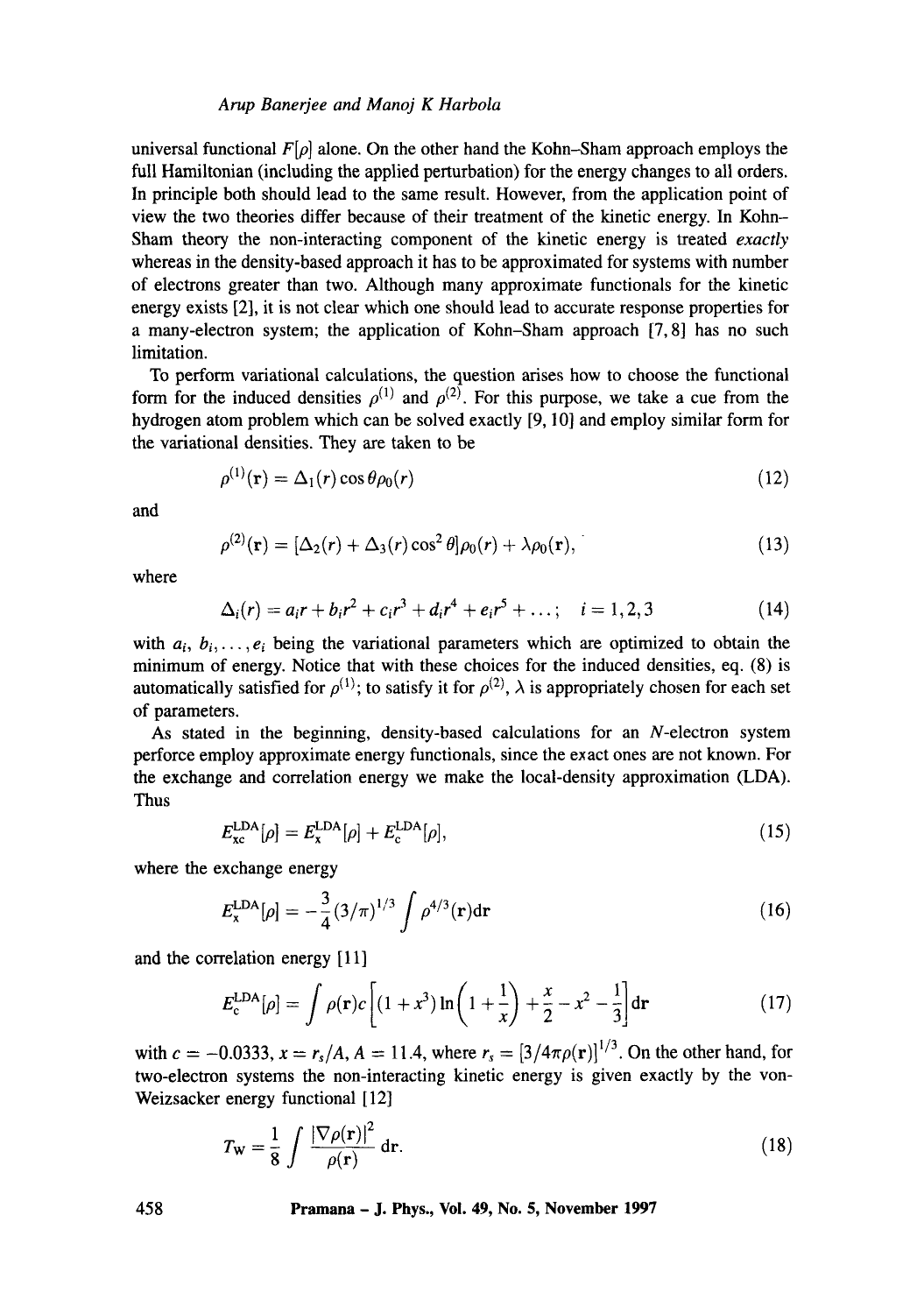#### *Density-functional perturbation theory*

**Table 1.** Electric dipole polarizabilities  $\alpha$  in atomic units for various helium-like ions obtained from their Hylleraas densities. Theoretical values from the other *ab-initio* schemes, and the experimental numbers are also given.

| Atom/Ion                 | Present results | Ab-initio             | Expt. <sup>c</sup> |
|--------------------------|-----------------|-----------------------|--------------------|
| $H^-$                    | 231.23          | $206.39^a$            |                    |
| He                       | 1.3891          | $1.3834$ <sup>a</sup> | 1.3838             |
| $Li+$                    | 0.1928          | $0.1925^a$            | 0.1911             |
| $\frac{Be^{2+}}{B^{3+}}$ | 0.0523          | 0.0519 <sup>b</sup>   |                    |
|                          | 0.0197          | 0.0196c               |                    |

<sup>a</sup> Ref. [15], <sup>b</sup> Ref. [16] and <sup>c</sup> Ref. [17].

Table 2. Electric dipole hyperpolarizabilities in atomic units for various helium-like ions obtained from their Hylleraas densities. Theoretical values from the *ab-initio* schemes, and the experimental numbers are also given. Experimental values differ from each other because of the different methods used to determine them.

| Atom/Ion                   | Present results    | Ab-initio             | Expt.                                                             |
|----------------------------|--------------------|-----------------------|-------------------------------------------------------------------|
| $H^-$                      | $1.12\times10^{8}$ | $0.803\times10^{8a}$  |                                                                   |
| He                         | 47.16              | $43.6^{b}$            | $35.7^e$ 41.7 <sup>f</sup><br>42.6 <sup>8</sup> 52.4 <sup>h</sup> |
|                            | 0.2471             | 0.2427c               |                                                                   |
| $Li^+$<br>Be <sup>2+</sup> | 0.0087             | $0.0085$ <sup>d</sup> |                                                                   |
| $\overline{B^{3+}}$        | 0.0007             | 0.0007 <sup>d</sup>   |                                                                   |

<sup>a</sup> Ref. [18],  $\frac{b}{n}$  Ref. [19],  $\frac{c}{n}$  Ref. [14] and [17],  $\frac{d}{n}$  Ref. [17],  $\frac{e}{n}$  Ref. [24],  $\frac{f}{n}$  Ref. [25],  $\frac{8}{3}$  Ref. [26] and [27],  $\frac{h}{3}$  Ref. [20].

In tables 1 and 2 we show the polarizabilities and hyperpolarizabilities, respectively, for two-electron systems  $H^-$ , He,  $Li^+$ , Be<sup>2+</sup> and B<sup>3+</sup> obtained by us. Although this paper is devoted to the calculation of nonlinear response properties of two-electron systems, we nonetheless include the numbers obtained for linear polarizabilities also in order to provide a complete picture. Also shown are the theoretical results obtained by other *abinitio* methods [13-19] along with available experimental results [20-27]. The groundstate density employed by us corresponds to 204-term Hylleraas type wavefunctions [5].

It is evident from the results that they are highly accurate in comparison to the numbers available by other methods. We also note that the numbers for polarizability are also consistent with those obtained previously from a similar calculation [4] but with a different form for the induced density  $\rho^{(1)}$ . The maximum deviation for both  $\alpha$  and  $\gamma$ occurs for  $H^-$  for which the effect of Coulomb correlations is the largest and therefore the LDA is relatively less accurate. We wish to point out that we have performed our calculations with six parameters for  $\alpha$  and fourteen parameters for  $\gamma$ . On the other hand, if calculations were to be performed using the wavefunctions directly, one would require 612 parameters for  $\alpha$  and 1224 for  $\gamma$  – 3N [13] and 6N [14] parameters are needed for  $\alpha$ and  $\gamma$  respectively, if an N term Hylleraas-type wavefunction is employed. We have also checked our results by increasing the number of parameters in  $\Delta_i(r)$ . They do not change appreciably which indicates their proper covergence.